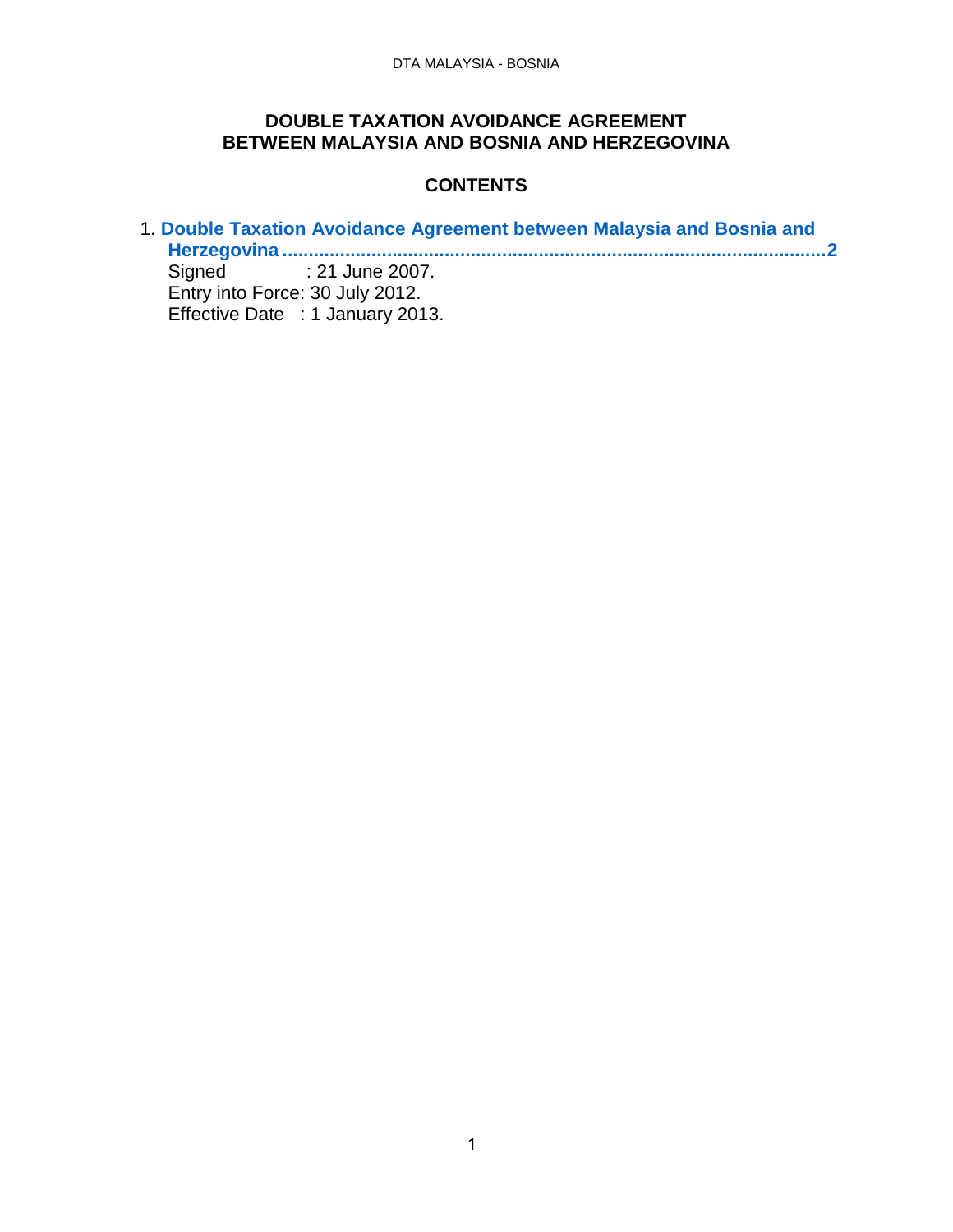<span id="page-1-0"></span>P.U. (A) 341 Signed : 21 June 2007. Entry into Force: 30 July 2012. Effective Date : 1 January 2013.

## **AGREEMENT BETWEEN MALAYSIA AND BOSNIA AND HERZEGOVINA FOR THE AVOIDANCE OF DOUBLE TAXATION AND THE PREVENTION OF FISCAL EVASION WITH RESPECT TO TAXES ON INCOME**

### **MALAYSIA**

### **AND**

## **BOSNIA AND HERZEGOVINA**

DESIRING to conclude an Agreement for the avoidance of double taxation and the prevention of fiscal evasion with respect to taxes on income, have agreed as follows:

### Article 1 **PERSONS COVERED**

This Agreement shall apply to persons who are residents of one or both of the Contracting States.

### Article 2 **TAXES COVERED**

1. This Agreement shall apply to taxes on income imposed on behalf of a Contracting State or of its political subdivisions or local authorities, irrespective of the manner in which they are levied.

2. There shall be regarded as taxes on income all taxes impose on total income or on elements of income.

- 3. The existing taxes which are the subject of this Agreement are:
	- (a) in Malaysia:
		- (i) the income tax; and
		- (ii) the petroleum income tax;

(hereinafter referred to as "Malaysian tax");

(b) in Bosnia and Herzegovina: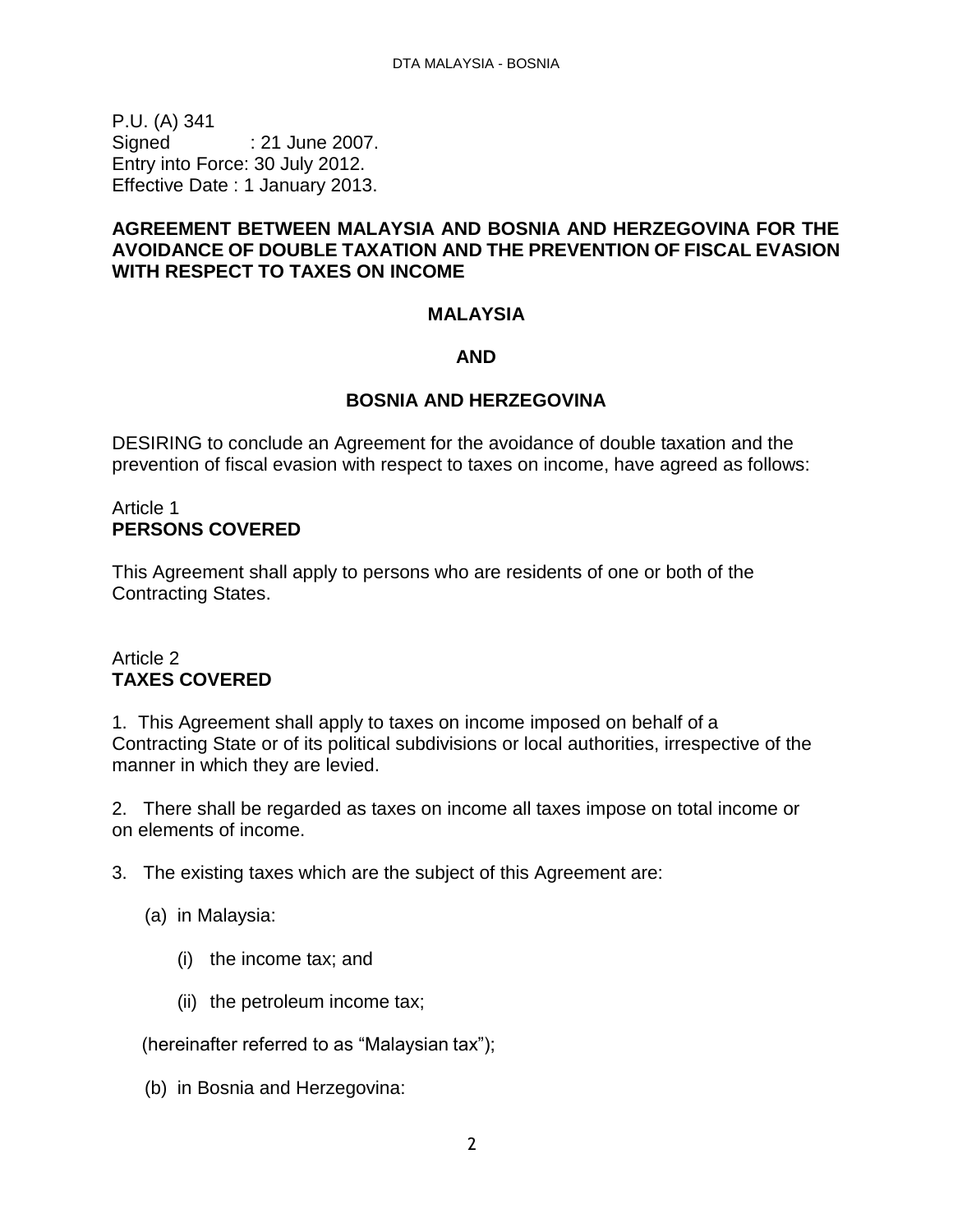- (i) the tax on income; and
- (ii) the tax on profit;

(hereinafter referred to as "Bosnia and Herzegovina tax").

4. This Agreement shall apply also to any identical or substantially similar taxes which reimposed after the date of signature of this Agreement in addition to, or in place of, the existing taxes. The competent authorities of the Contracting States shall notify each other of any significant changes that have been made in their taxation laws.

## Article 3 **GENERAL DEFINITIONS**

- 1. For the purposes of this Agreement, unless the context otherwise requires:
	- (a) the term "Malaysia" means the territories of the Federation of Malaysia, the territorial waters of Malaysia and the sea-bed and subsoil of the territorial waters, and the airspace above such areas, and includes any area extending beyond the limits of the territorial waters of Malaysia, and the sea-bed and subsoil of any such area, which has been or may hereafter be designated under the laws of Malaysia and in accordance with international law as an area over which Malaysia has sovereign rights or jurisdiction for the purposes of exploring and exploiting the natural resources, whether living or non-living;
	- (b) the term "Bosnia and Herzegovina" means Bosnia and Herzegovina's territory, territorial sea, as well as maritime areas over which it has jurisdiction and sovereign rights for the purposes of exploration, exploitation and conservation of natural resources, pursuant to international law;
	- (c) the terms "a Contracting State" and "the other Contracting State" mean Malaysia or Bosnia and Herzegovina, as the context requires;
	- (d) the term ''political subdivision'' in case of Bosnia and Herzegovina means the entities of Federation of Bosnia and Herzegovina and Republika Srpska, and Brcko District;
	- (e) the term "person" includes an individual, a company and any other body of persons;
	- (f) the term "company" means anybody corporate or any entity which is treated as a body corporate for tax purposes;
	- (g) the terms "enterprise of a Contracting State" and "enterprise of the other Contracting State" mean respectively an enterprise carried on by a resident of a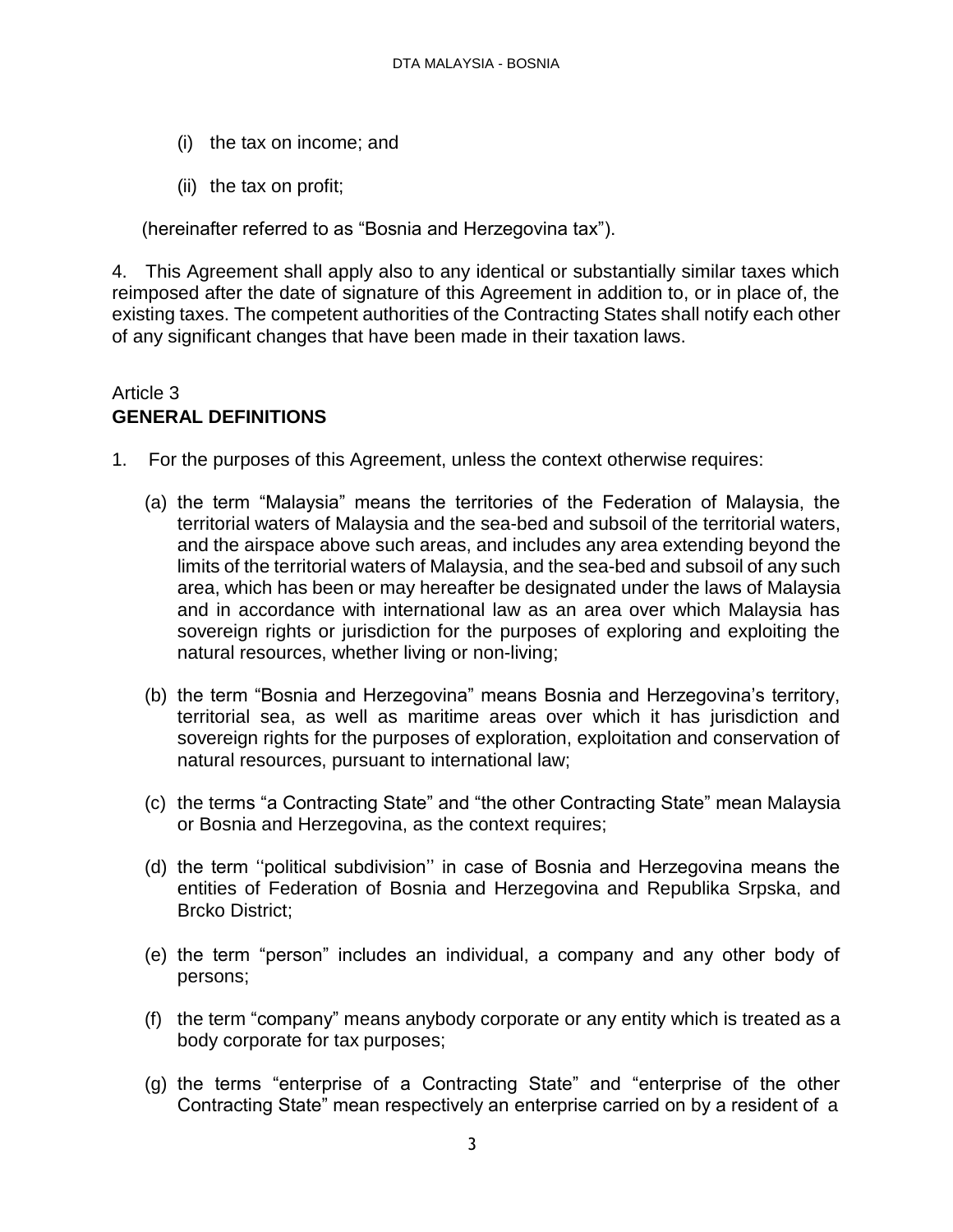Contracting State and an enterprise carried on by a resident of the other Contracting State;

- (h) the term ''national'' means:
	- (i) any individual possessing the citizenship of a Contracting State;
	- (ii) any legal person, partnership or association deriving its status as such from the laws in force in a Contracting State;
- (i) the term "international traffic" means any transport by a ship or aircraft operated by an enterprise of a Contracting State, except when the ship or aircraft is operated solely between places in the other Contracting State;
- (j) the term "competent authority" means:
	- (i) in the case of Malaysia, the Minister of Finance or his authorised representative; and
	- (ii) in the case of Bosnia and Herzegovina, the Ministry of Finance and Treasury or its authorised representative.

2. As regards the application of this Agreement at any time by a Contracting State, any term not defined therein shall, unless the context otherwise requires, have the meaning that it has at that time under the law of that State for the purposes of the taxes to which this Agreement applies, any meaning under the applicable tax laws of that State prevailing over a meaning given to the term under other laws of that State.

#### Article 4 **RESIDENT**

1. For the purposes of this Agreement, the term "resident of a Contracting State" means any person who, under the laws of that State, is liable to tax therein by reason of his domicile, residence, place of management or any other criterion of a similar nature, and also includes that State, any political subdivision, local authority or a statutory body thereof. However, this term does not include any person who is liable to tax in that State in respect only of income from sources in that State or capital situated therein.

2. Where by reason of the provisions of paragraph 1 an individual is a resident of both Contracting States, then his status shall be determined as follows:

(a) he shall be deemed to be a resident only of the State in which he has a permanent home available to him; if he has a permanent home available to him in both States, he shall be deemed to be a resident only of the State with which his personal and economic relations are closer (centre of vital interests);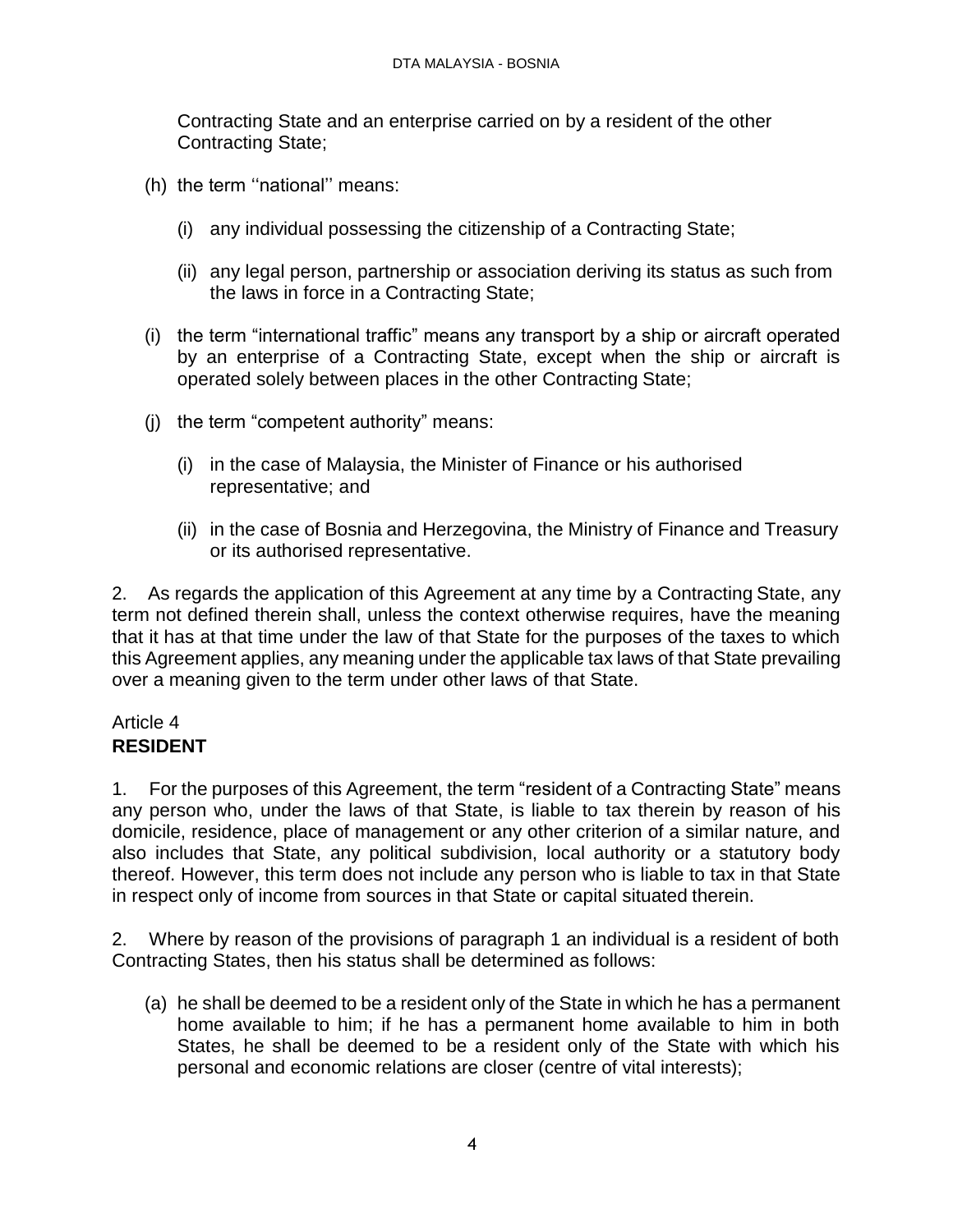- (b) if the State in which he has his centre of vital interests cannot be determined, or if he has not a permanent home available to him in either State, he shall be deemed to be a resident only of the State in which he has an habitual abode;
- (c) if he has an habitual abode in both States or in neither of them, he shall be deemed to be a resident only of the State of which he is a national;
- (d) if he is a national of both States or of neither of them, the competent authorities of the Contracting States shall settle the question by mutual agreement.

3. Where by reason of the provisions of paragraph 1 a person other than an individual is a resident of both Contracting States, then the competent authorities of the Contracting States shall settle the question by mutual agreement.

### Article 5 **PERMANENT ESTABLISHMENT**

1. For the purposes of this Agreement, the term "permanent establishment" means a fixed place of business through which the business of an enterprise is wholly or partly carried on.

- 2. The term "permanent establishment" includes especially:
	- (a) a place of management;
	- (b) a branch;
	- (c) an office;
	- (d) a factory;
	- (e) a workshop; and
	- (f) a mine, an oil or gas well, a quarry or any other place of extraction of natural resources.

3. A building site, a construction, installation or assembly project constitutes a permanent establishment only if it lasts more than twelve months.

4. An enterprise of a Contracting State shall be deemed to have a permanent establishment in the other Contracting State if it carries on supervisory activities in that other State for more than twelve months in connection with a building site or a construction, installation or assembly project which is being undertaken in that other State.

5. Notwithstanding the preceding provisions of this Article, the term "permanent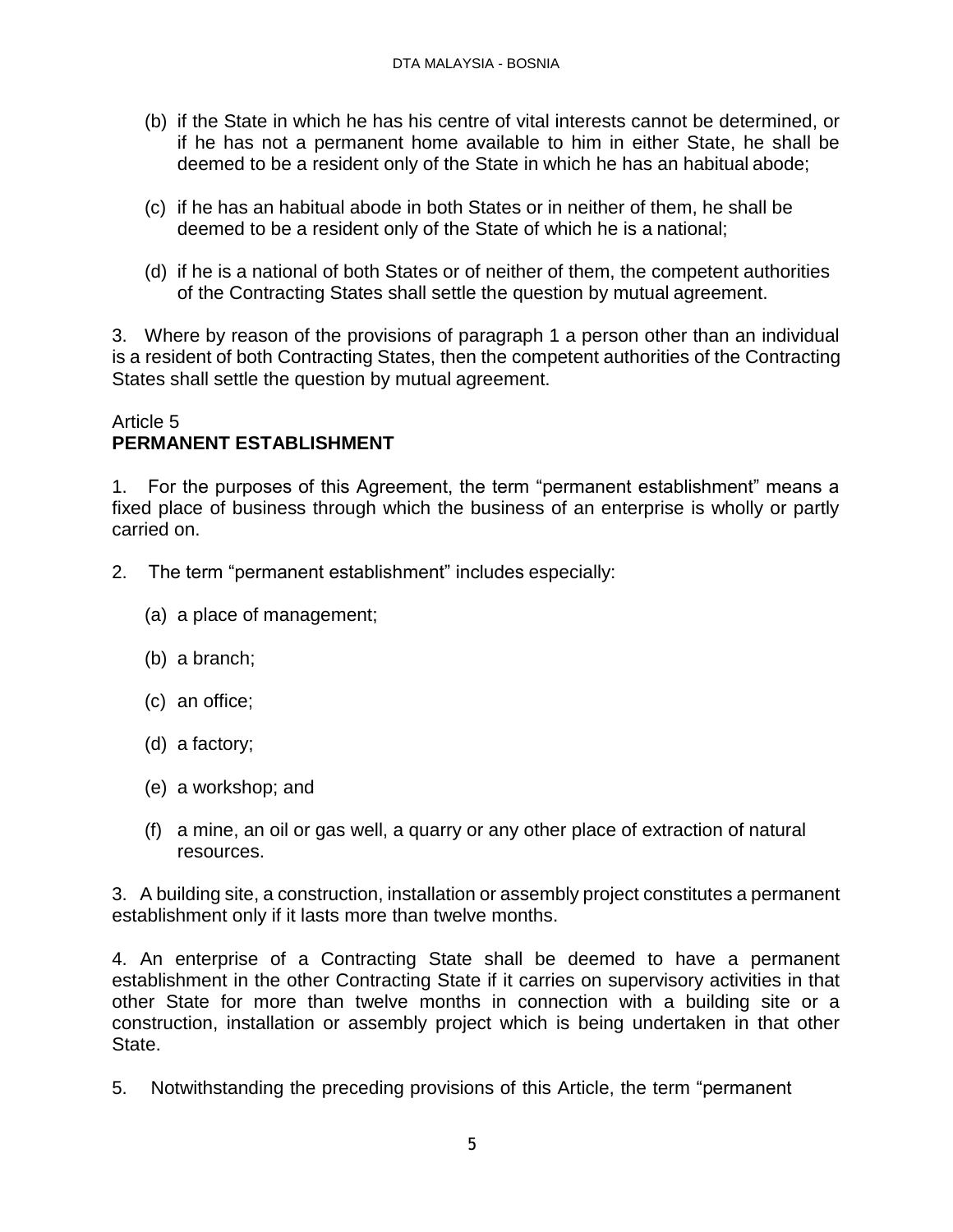establishment" shall be deemed not to include:

- (a) the use of facilities solely for the purpose of storage, display or delivery of goods or merchandise belonging to the enterprise;
- (b) the maintenance of a stock of goods or merchandise belonging to the enterprise solely for the purpose of storage, display or delivery;
- (c) the maintenance of a stock of goods or merchandise belonging to the enterprise solely for the purpose of processing by another enterprise;
- (d) the maintenance of a fixed place of business solely for the purpose of purchasing goods or merchandise, or of collecting information, for the enterprise;
- (e) the maintenance of a fixed place of business solely for the purpose of carrying on, for the enterprise, any other activity of a preparatory or auxiliary character;
- (f) the maintenance of a fixed place of business solely for any combination of activities mentioned in sub-paragraphs (a) to (e), provided that the overall activity of the fixed place of business resulting from this combination is of a preparatory or auxiliary character.

6. Notwithstanding the provisions of paragraphs 1 and 2, where a person - other than an agent of an independent status to whom paragraph 7 applies - is acting in one of the States on behalf of an enterprise of the other State that enterprise shall be deemed to have a permanent establishment in the first-mentioned State in respect of any activities which that person undertakes for the enterprise if the person:

- (a) has, and habitually exercises in the first-mentioned State an authority to conclude contracts in the name of the enterprise, unless the activities of such person are limited to those mentioned in paragraph 4 which, if exercised through a fixed place of business, would not make this fixed place of business a permanent establishment under the provisions of that paragraph; or
- (b) has no such authority, but habitually maintains in the first-mentioned State a stock of goods or merchandise belonging to the enterprise from which he regularly fills orders on behalf of the enterprise.

7. An enterprise shall not be deemed to have a permanent establishment in a Contracting State merely because it carries on business in that State through a broker, general commission agent or any other agent of an independent status, provided that such persons are acting in the ordinary course of their business.

8. The fact that a company which is a resident of a Contracting State controls or is controlled by a company which is a resident of the other Contracting State, or which carries on business in that other State (whether through a permanent establishment or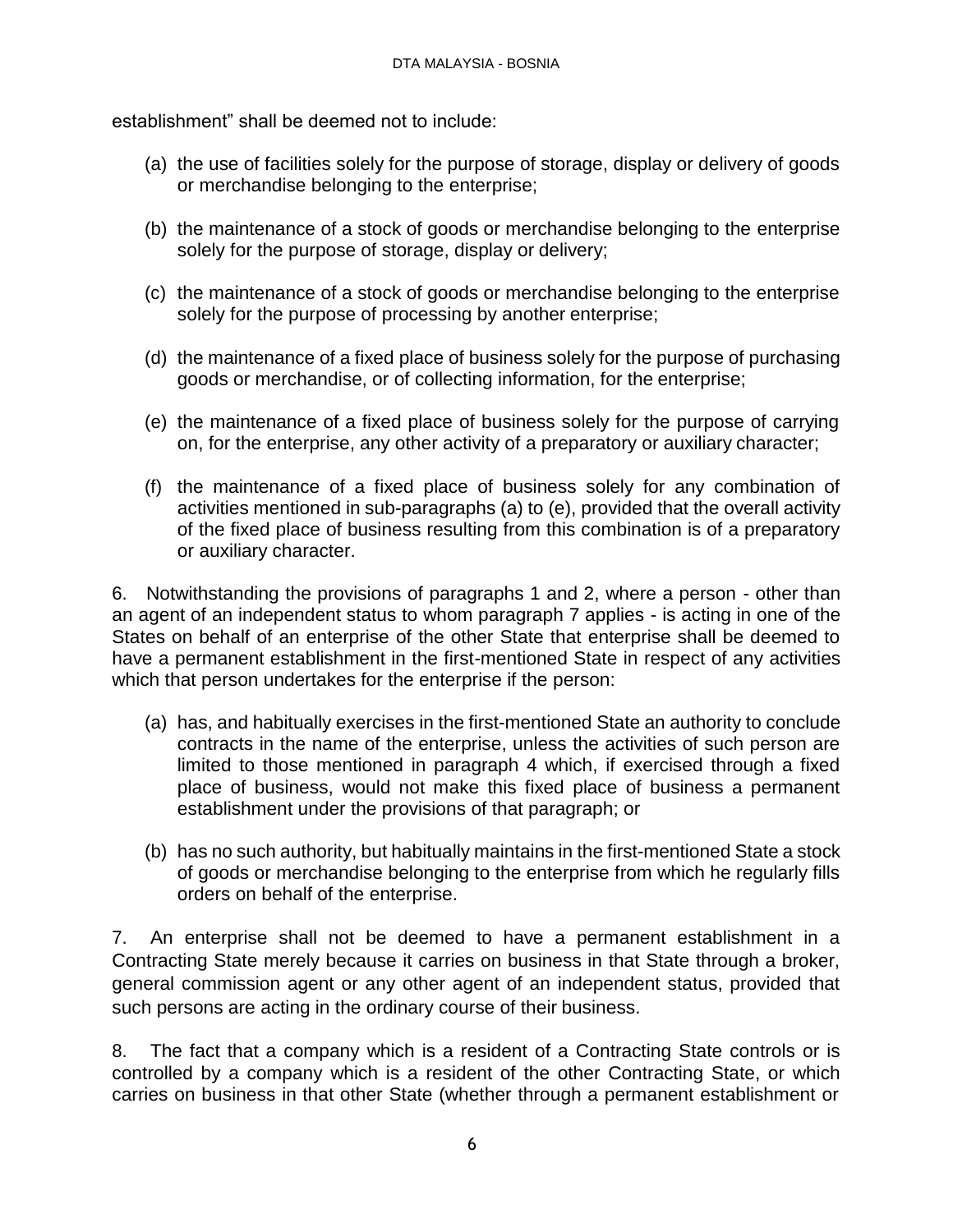otherwise), shall not of itself constitute either company a permanent establishment of the other.

### Article 6 **INCOME FROM IMMOVABLE PROPERTY**

1. Income derived by a resident of a Contracting State from immovable property (including income from agriculture or forestry) situated in the other Contracting State may be taxed in that other State.

2. The term "immovable property" shall have the meaning which it has under the law of the Contracting State in which the property in question is situated. The term shall in any case include property accessory to immovable property, livestock and equipment used in agriculture and forestry, rights to which the provisions of general law respecting landed property apply, usufruct of immovable property and rights to variable or fixed payments as consideration for the working of, or the right to work, mineral deposits, sources and other natural resources; ships, boats and aircraft shall not be regarded as immovable property.

3. The provisions of paragraph 1 shall apply to income derived from the direct use, letting, or use in any other form of immovable property.

4. The provisions of paragraphs 1 and 3 shall apply also to the income from immovable property of an enterprise and to income from immovable property used for the performance of independent personal services.

## Article 7 **BUSINESS PROFITS**

1. The profits of an enterprise of a Contracting State shall be taxable only in that State unless the enterprise carries on business in the other Contracting State through a permanent establishment situated therein. If the enterprise carries on business as aforesaid, the profits of the enterprise may be taxed in the other State but only so much thereof as is attributable to that permanent establishment.

2. Subject to the provisions of paragraph 3, where an enterprise of a Contracting State carries on business in the other Contracting State through a permanent establishment situated therein, there shall in each Contracting State be attributed to that permanent establishment the profits which it might be expected to make if it were a distinct and separate enterprise engaged in the same or similar activities under the same or similar conditions and dealing wholly independently with the enterprise of which it is a permanent establishment.

3. In determining the profits of a permanent establishment, there shall be allowed as deductions expenses which are incurred for the purposes of the permanent Establishment, including executive and general administrative expenses so incurred, whether in the State in which the permanent establishment is situated or elsewhere.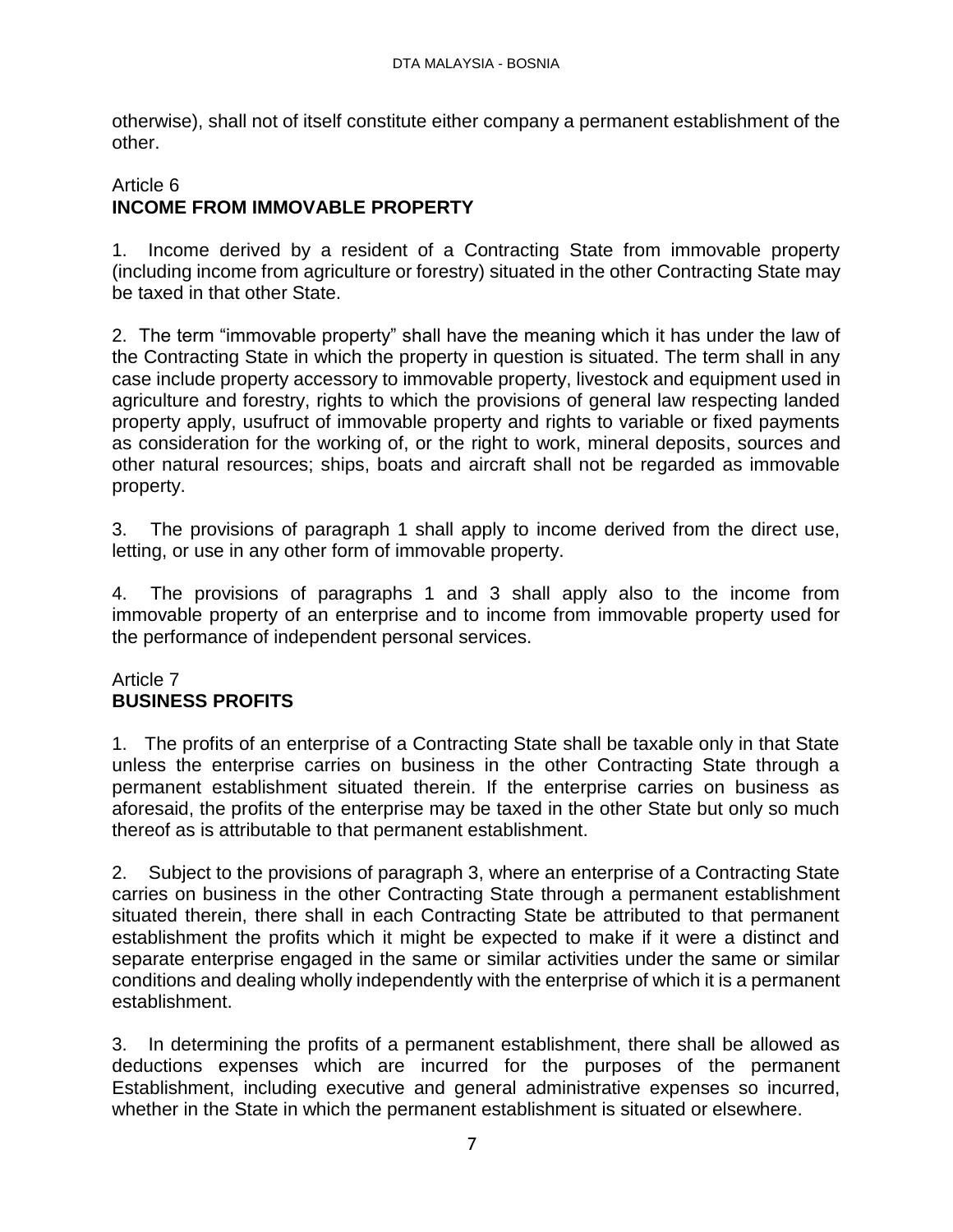4. Insofar as it has been customary in a Contracting State to determine the profits to be attributed to a permanent establishment on the basis of an apportionment of the total profits of the enterprise to its various parts, nothing in paragraph 2 of this Article shall preclude that Contracting State from determining the profits to be taxed by such an apportionment as may be customary. The method of apportionment adopted shall, however, be such that the result shall be in accordance with the principles contained in this Article.

5. If the information available to the competent authority is inadequate to determine the profits to be attributed to the permanent establishment of an enterprise, nothing in this Article shall affect the application of any law of that State relating to the determination of the tax liability of a person by the exercise of a discretion or the making of an estimate by the competent authority, provided that the law shall be applied, so far as the information available to the competent authority permits, in accordance with the principles of this Article.

6. No profits shall be attributed to a permanent establishment by reason of the mere purchase by that permanent establishment of goods or merchandise for the enterprise.

7. For the purposes of the preceding paragraphs, the profits to be attributed to the permanent establishment shall be determined by the same method year by year unless there is good and sufficient reason to the contrary.

8. Where profits include items of income which are dealt with separately in other Articles of this Agreement, then the provisions of those Articles shall not be affected by the provisions of this Article.

## Article 8

# **SHIPPING AND AIR TRANSPORT**

1. Profits of an enterprise of a Contracting State from the operation of ships or aircraft in international traffic shall be taxable only in that State.

2. Paragraph 1 shall also apply to the share of the profits from the operation of ships or aircraft derived by an enterprise of a Contracting State through participation in a pool, a joint business or an international operating agency.

## Article 9 **ASSOCIATED ENTERPRISES**

- 1. Where—
	- (a) an enterprise of a Contracting State participates directly or indirectly in the management, control or capital of an enterprise of the other Contracting State, or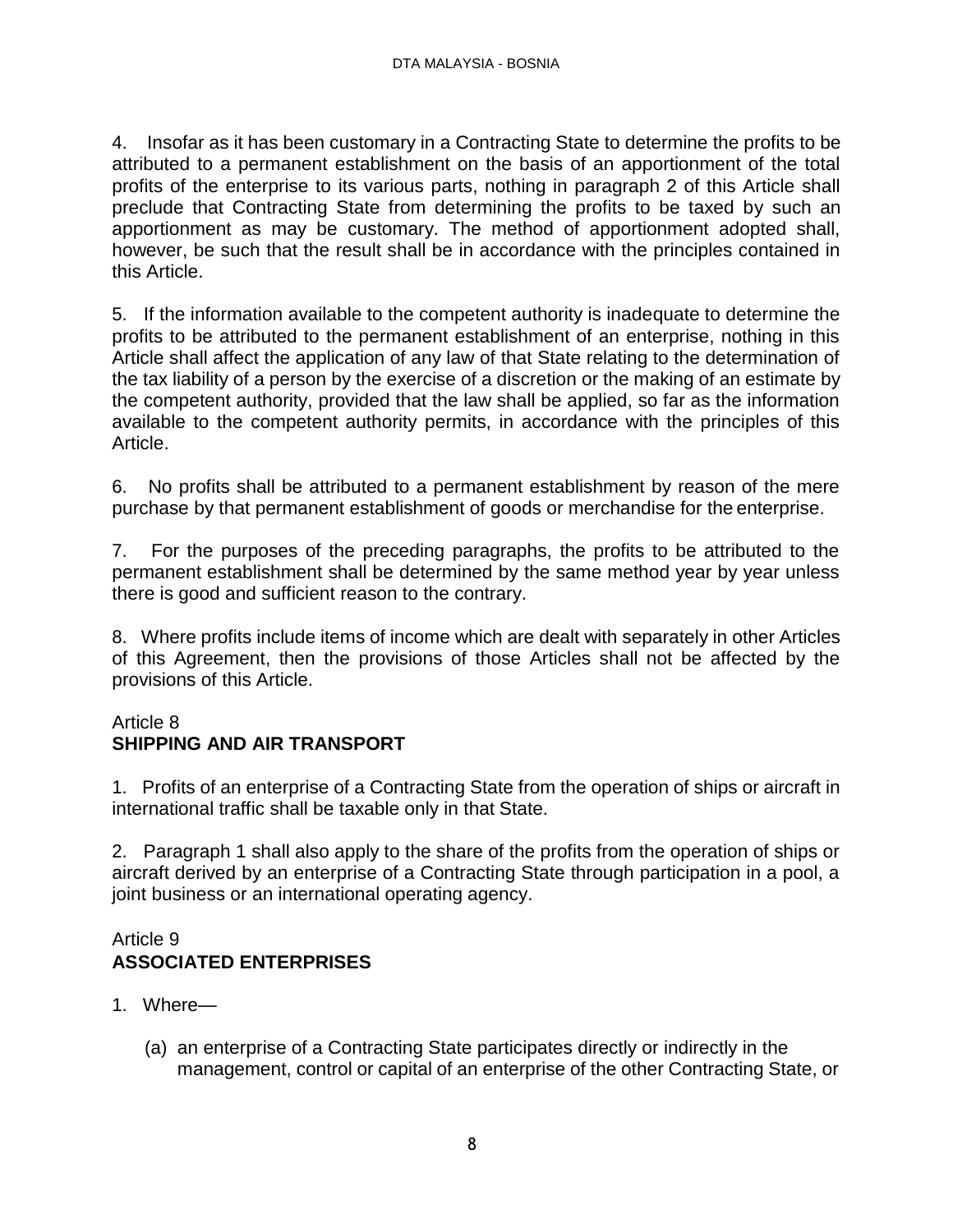(b) the same persons participate directly or indirectly in the management, control or capital of an enterprise of a Contracting State and an enterprise of the other Contracting State,

and in either case conditions are made or imposed between the two enterprises in their commercial or financial relations which differ from those which would be made between independent enterprises, then any profits which would, but for those conditions, have accrued to one of the enterprises, but, by reason of those conditions, have not so accrued, may be included in the profits of that enterprise and taxed accordingly.

2. Where a Contracting State includes in the profits of an enterprise of that State – and taxes accordingly - profits on which an enterprise of the other Contracting State has been charged to tax in that other State and the profits so included are profits which would have accrued to the enterprise of the first mentioned State if the conditions made between the two enterprises had been those which would have been made between independent enterprises, then that other State may make an appropriate adjustment to the amount of the tax charged therein on those profits. In determining such adjustment, due regard shall be had to the other provisions of this Agreement and the competent authorities of the Contracting States shall if necessary consult each other.

## Article 10 **DIVIDENDS**

1. Dividends paid by a company which is a resident of a Contracting State to a resident of the other Contracting State may be taxed in that other State.

2. However, such dividends may also be taxed in the Contracting State of which the company paying the dividends is a resident and according to the laws of that State, but if the beneficial owner of the dividends is a resident of the other Contracting State, the tax so charged shall not exceed:

- (a) 5 per cent of the gross amount of the dividends if the beneficial owner is a company (other than a partnership) which holds directly at least 20 percent of the capital of the company paying the dividends;
- (b) 10 per cent of the gross amount of the dividends in all other cases.

This paragraph shall not affect the taxation of the company in respect of the profits out of which the dividends are paid.

3. The term "dividends" as used in this Article means income from shares or other rights, not being debt-claims, participating in profits, as well as income from other corporate rights which is subjected to the same taxation treatment as income from shares by the laws of the State of which the company making the distribution is a resident.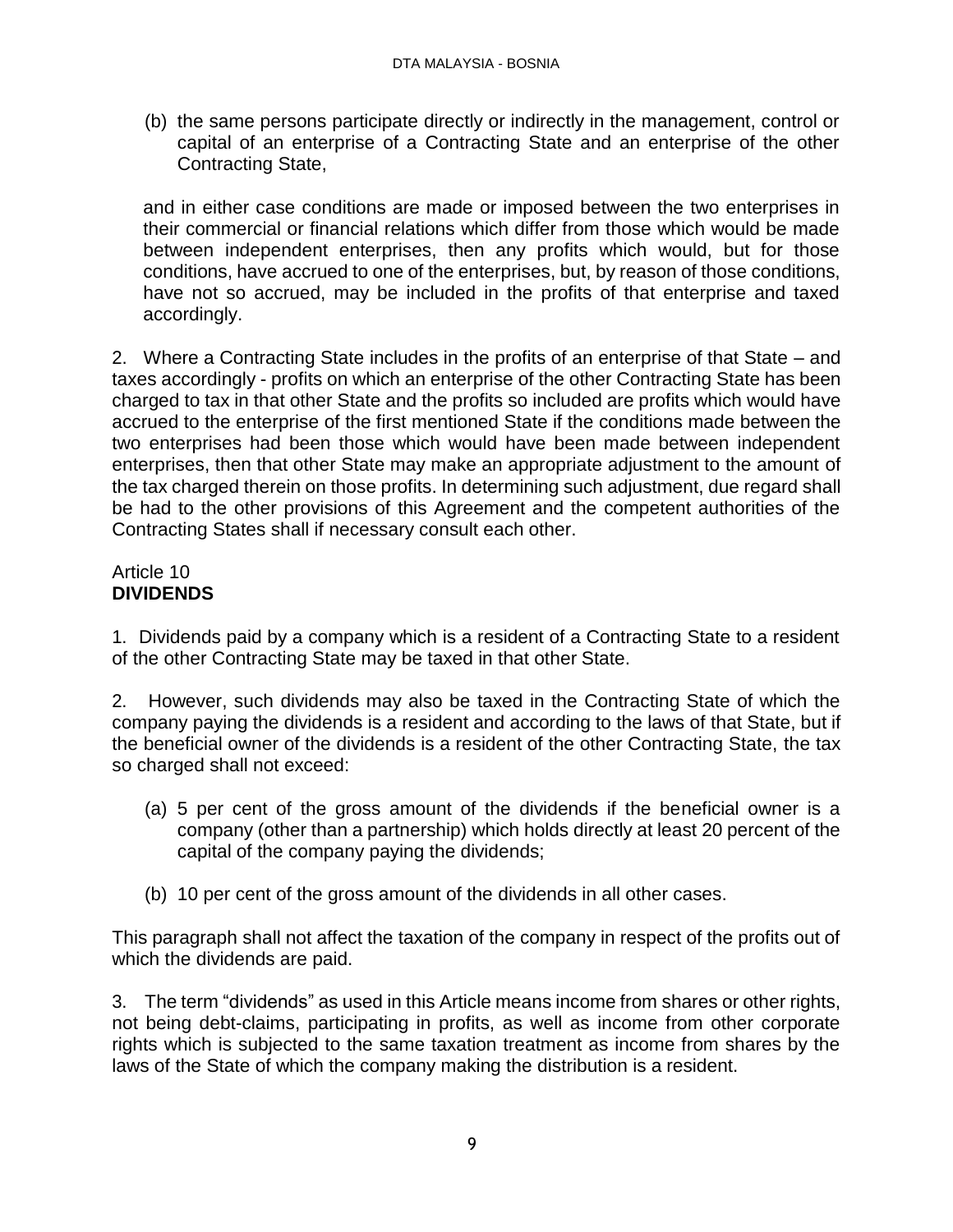4. The provisions of paragraphs 1 and 2 shall not apply if the beneficial owner of the dividends, being a resident of a Contracting State, carries on business in the other Contracting State of which the company paying the dividends is a resident, through a permanent establishment situated therein, or performs in that other State independent personal services from a fixed base situated therein, and the holding in respect of which the dividends are paid is effectively connected with such permanent establishment or fixed base. In such case the provisions of Article 7 or Article 14, as the case may be, shall apply.

5. Where a company which is a resident of a Contracting State derives profits or income from the other Contracting State, that other State may not impose any tax on the dividends paid by the company, except insofar as such dividends are paid to a resident of that other State or insofar as the holding in respect of which the dividends are paid is effectively connected with a permanent establishment or a fixed base situated in that other State, nor subject the company's undistributed profits to a tax on the company's undistributed profits, even if the dividends paid or the undistributed profits consist wholly or partly of profits or income arising in such other State.

#### Article 11 **INTEREST**

1. Interest arising in a Contracting State and paid to a resident of the other Contracting State may be taxed in that other State.

2. However, such interest may also be taxed in the Contracting State in which it arises, and according to the laws of that State, but if the beneficial owner of the interest is a resident of the other Contracting State, the tax so charged shall not exceed 10 per cent of the gross amount of the interest.

3. Notwithstanding the provisions of paragraph 2, the Government of a Contracting State shall be exempt from tax in the other Contracting State in respect of interest derived by the Government from that other State.

- 4. For the purposes of paragraph 3, the term "Government":
	- (a) in the case of Malaysia means the Government of Malaysia and shall include:
		- (i) the governments of the states;
		- (ii) the local authorities;
		- (iii) the statutory bodies;
		- (iv) Bank Negara Malaysia; and
		- (v) the Export-Import Bank of Malaysia Berhad (EXIM Bank);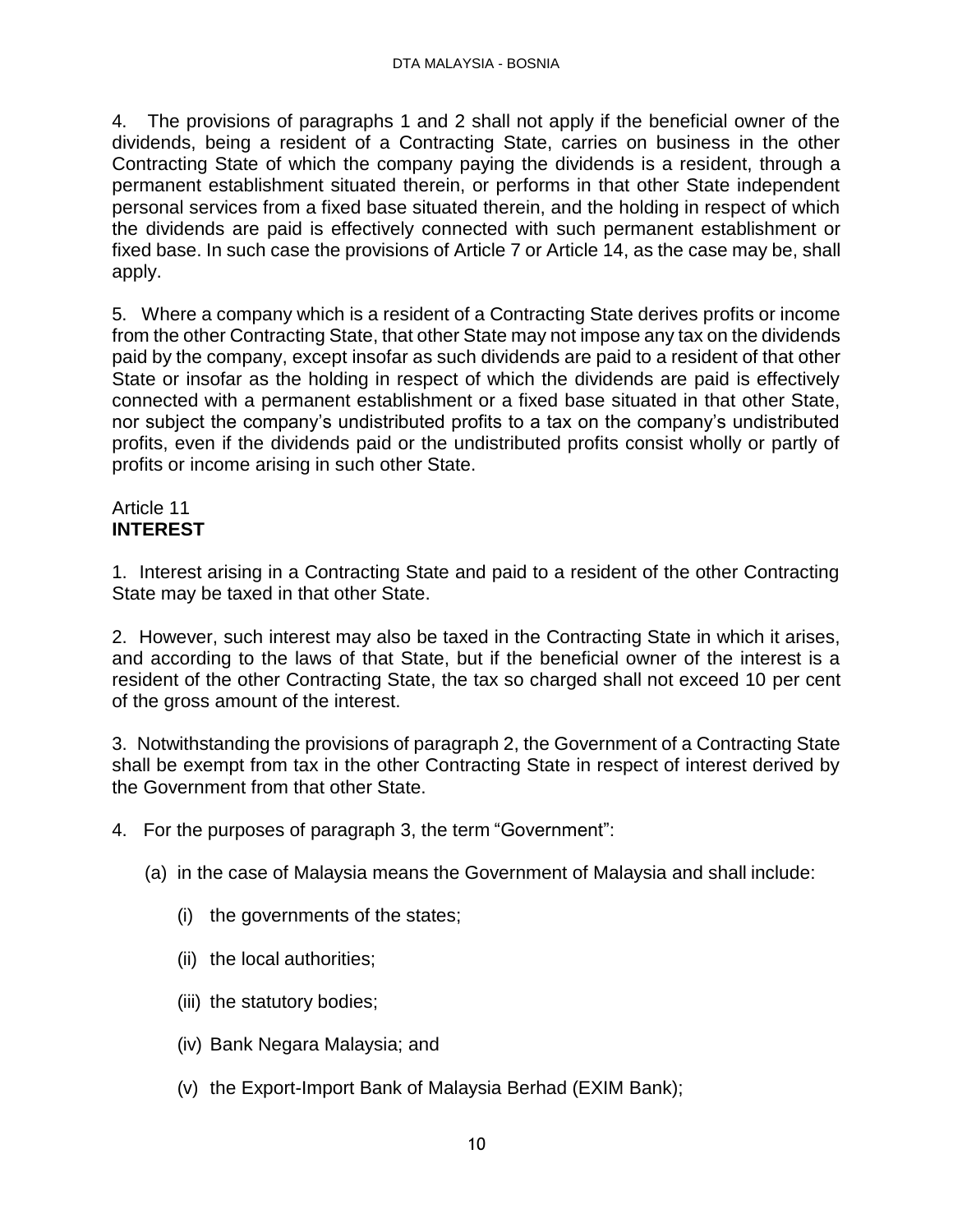- (b) in the case of Bosnia and Herzegovina means and shall include;
	- (i) the Council of Ministers of Bosnia and Herzegovina;
	- (ii) the local authorities;
	- (iii) the Central Bank of Bosnia and Herzegovina; and
	- (iv) the Export Guarantee Agency (IGA) of Bosnia and Herzegovina.

5. The term "interest" as used in this Article means income from debt-claims of every kind, whether or not secured by mortgage and whether or not carrying a right to participate in the debtor's profits, and in particular, income from government securities and income from bonds or debentures, including premiums attaching to such securities, bonds or debentures. Penalty charges for late payment shall not be regarded as interest for the purpose of this Article.

6. The provisions of paragraphs 1 and 2 shall not apply if the beneficial owner of the interest, being a resident of a Contracting State, carries on business in the other Contracting State in which the interest arises, through a permanent establishment situated therein, or performs in that other State independent personal services from a fixed base situated therein, and the debt-claim in respect of which the interest is paid is effectively connected with such permanent establishment or fixed base. In such case the provisions of Article 7 or Article 14, as the case may be, shall apply.

7. Interest shall be deemed to arise in a Contracting State when the payer is that State itself, a political subdivision, local authority, statutory body or a resident of that State. Where, however, the person paying the interest, whether he is a resident of a Contracting State or not, has in a Contracting State a permanent establishment or a fixed base in connection with which the indebtedness on which the interest is paid was incurred, and such interest is borne by such permanent establishment or fixed base, then such interest shall be deemed to arise in the State in which the permanent establishment or fixed base is situated.

8. Where, by reason of a special relationship between the payer and the beneficial owner or between both of them and some other person, the amount of the interest, having regard to the debt-claim for which it is paid, exceeds the amount which would have been agreed upon by the payer and the beneficial owner in the absence of such relationship, the provisions of this Article shall apply only to the last-mentioned amount. In such case, the excess part of the payments shall remain taxable according to the laws of each Contracting State, due regard being had to the other provisions of this Agreement.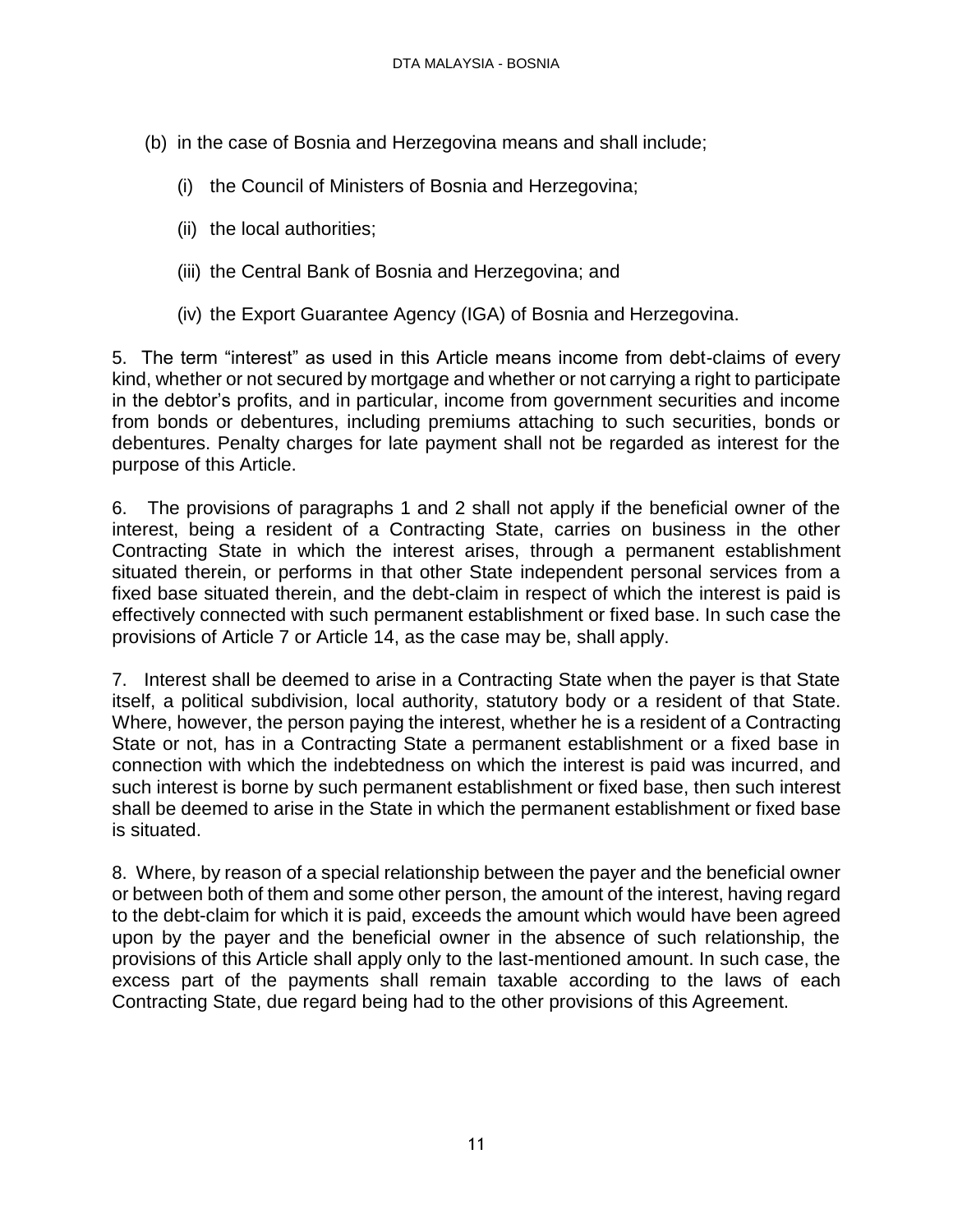### Article 12 **ROYALTIES**

1. Royalties arising in a Contracting State and paid to a resident of the other Contracting State may be taxed in that other State.

2. However, such royalties may also be taxed in the Contracting State in which they arise, and according to the laws of that State, but if the beneficial owner of the royalties is a resident of the other Contracting State, the tax so charged shall not exceed 8 per cent of the gross amount of the royalties.

3. The term "royalties" as used in this Article means payments of any kind received as a consideration for the use of, or the right to use, any copyright of literary, artistic or scientific work including cinematograph films, and films or tapes for radio or television broadcasting, any patent, trade mark, design or model, plan, secret formula or process, or for the use of, or the right to use, industrial, commercial or scientific equipment, or for information (know-how) concerning industrial, commercial or scientific experience.

4. The provisions of paragraphs 1 and 2 shall not apply if the beneficial owner of the royalties, being a resident of a Contracting State, carries on business in the other Contracting State in which the royalties arise, through a permanent establishment situated therein, or performs in that other State independent personal services from a fixed base situated therein, and the right or property in respect of which the royalties are paid is effectively connected with such permanent establishment or fixed base. In such case the provisions of Article 7 or Article 14, as the case may be, shall apply.

5. Royalties shall be deemed to arise in a Contracting State when the payer is that State itself, a political subdivision, local authority, statutory body or a resident of that State. Where, however, the person paying the royalties, whether he is a resident of a Contracting State or not, has in a Contracting State a permanent establishment or a fixed base in connection with which the liability to pay the royalties was incurred, and such royalties are borne by such permanent establishment or fixed base, then such royalties shall be deemed to arise in the State in which the permanent establishment or fixed base is situated.

6. Where, by reason of a special relationship between the payer and the beneficial owner or between both of them and some other person, the amount of the royalties, having regard to the use, right or information for which they are paid, exceeds the amount which would have been agreed upon by the payer and the beneficial owner in the absence of such relationship, the provisions of this Article shall apply only to the last-mentioned amount. In such case, the excess part of the payments shall remain taxable according to the laws of each Contracting State, due regard being had to the other provisions of this Agreement.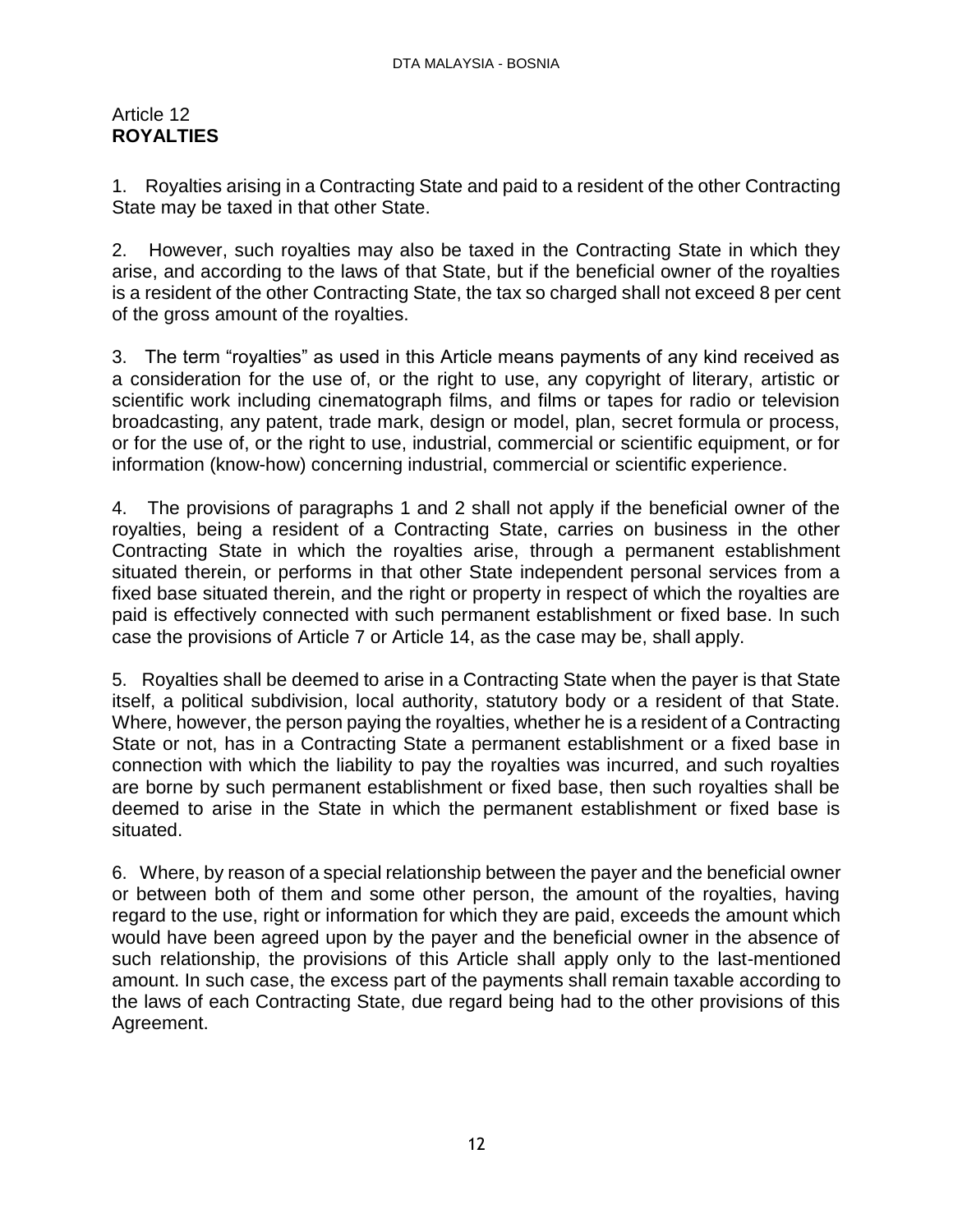## Article 13 **FEES FOR TECHNICAL SERVICES**

1. Fees for technical services arising in a Contracting State and paid to a resident of the other Contracting State may be taxed in that other State.

2. However, such fees for technical services may also be taxed in the Contracting State in which they arise and according to the laws of that State, but where the beneficial owner of the fees for technical services is a resident of the other Contracting State the tax so charged shall not exceed 10 percent of the gross amount of the fees for technical services.

3. The term "fees for technical services" as used in this Article means payments of any kind to any person, other than to an employee of the person making the payments, in consideration for any services of a technical, managerial or consultancy nature.

4. The provisions of paragraphs 1 and 2 shall not apply if the beneficial owner of the fees for technical services, being a resident of a Contracting State, carries on business in the other Contracting State in which the fees for technical services arise through a permanent establishment situated therein, or performs in that other State independent personnel services from a fixed base situated therein, and the fees for technical services are effectively connected with such permanent establishment or fixed base. In such a case the provisions of Article 7 or Article 14, as the case may be, shall apply.

5. Fees for technical services shall be deemed to arise in a Contracting State when the payer is a resident of that State. Where, however, the person paying the fees for technical services, whether he is a resident of a Contracting State or not, has in a Contracting State a permanent establishment or a fixed base in connection with which the obligation to pay the fees for technical services was incurred, and such fees for technical services are borne by such permanent establishment or fixed base, then such fees for technical services shall be deemed to arise in the Contracting State in which the permanent establishment or fixed base is situated.

6. Where, by reason of a special relationship between the payer and the beneficial owner or between both of them and some other person, the amount of the fees for technical services paid exceeds, for whatever reason, the amount which would have been agreed upon by the payer and the beneficial owner in the absence of such relationship, the provisions of this Article shall apply to the last-mentioned amount. In such case, the excess part of the payments shall remain taxable according to the law of each Contracting State, due regard being had to the other provisions of this Agreement.

# Article 14

# **INDEPENDENT PERSONAL SERVICES**

1. Subject to the provisions of Article 13, income derived by a resident of a Contracting State in respect of professional services or other activities of an independent character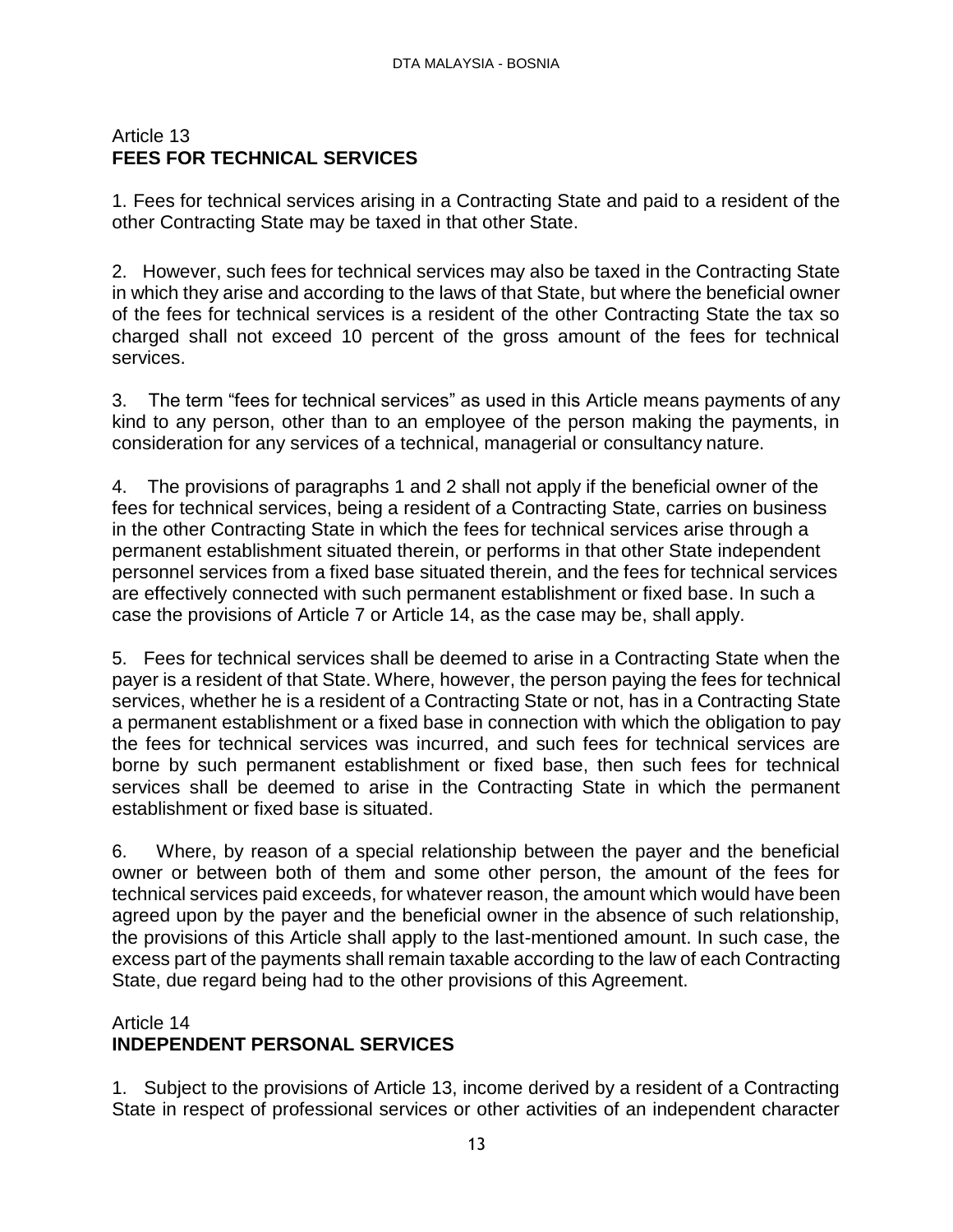shall be taxable only in that State, unless:

- (a) he has a fixed base regularly available to him in the other Contracting State for the purpose of performing his activities; in that case, only so much of the income as is attributable to that fixed base may be taxed in that other Contracting State; or
- (b) his stay in the other Contracting State is for a period or periods amounting to or exceeding in the aggregate 183 days in the fiscal year concerned; in that case only so much as the income is derived from his activities performed in that other Contracting State may be taxed in that other State.

2. The term "professional services" includes especially independent scientific, literary, artistic, educational or teaching activities as well as the independent activities of physicians, lawyers, engineers, architects, dentists and accountants.

### Article 15 **DEPENDENT PERSONAL SERVICES**

1. Subject to the provisions of Articles 16, 18, 19, 20 and 21, salaries, wages and other similar remuneration derived by a resident of a Contracting State in respect of an employment shall be taxable only in that State unless the employment is exercised in the other Contracting State. If the employment is so exercised, such remuneration as is derived therefrom may be taxed in that other State.

2. Notwithstanding the provisions of paragraph 1, remuneration derived by a resident of a Contracting State in respect of an employment exercised in the other Contracting State shall be taxable only in the first-mentioned State if:

- (a) the recipient is present in the other State for a period or periods not exceeding in the aggregate 183 days in any twelve month period commencing or ending in the fiscal year concerned; and
- (b) the remuneration is paid by, or on behalf of, an employer who is not a resident of the other State; and
- (c) the remuneration is not borne by a permanent establishment or a fixed base which the employer has in the other State.

3. Notwithstanding the preceding provisions of this Article, remuneration in respect of an employment exercised aboard a ship or aircraft operated in international traffic by an enterprise of a Contracting State shall be taxable in that State.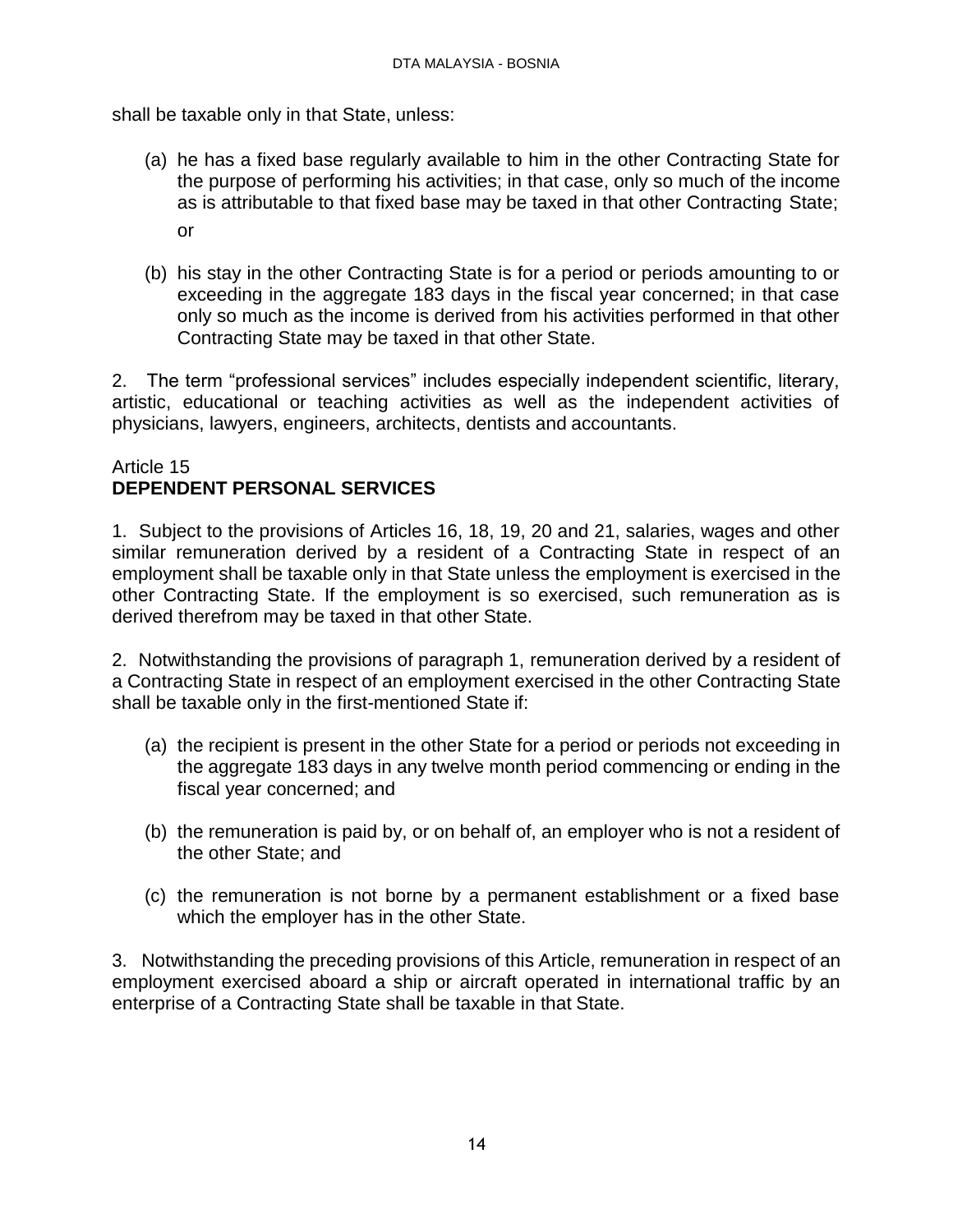### Article 16 **DIRECTORS' FEES**

Directors' fees and other similar payments derived by a resident of a Contracting State in his capacity as a member of the board of directors of a company which is a resident of the other Contracting State, may be taxed in that other State.

## Article 17

## **ARTISTES AND SPORTSPERSONS**

1. Notwithstanding the provisions of Articles 14 and 15 income derived by a resident of a Contracting State as an entertainer, such as a theatre, motion picture, radio or television artiste, or a musician, or as a sportsperson, from his personal activities as such exercised in the other Contracting State, may be taxed in that other Contracting State.

2. Where income in respect of personal activities exercised by an entertainer or a sportsperson in his capacity as such accrues not to the entertainer or sportsperson himself but to another person, that income may, notwithstanding the provisions of Articles 7, 14 and 15, be taxed in the Contracting State in which the activities of the entertainer or sportsperson are exercised.

3. The provisions of paragraphs 1 and 2 shall not apply to remuneration or profits derived from activities exercised in a Contracting State if the visit to that State is wholly or mainly supported by public funds of the other Contracting State, a political subdivision, a local authority or a statutory body thereof. In such a case, the remuneration or profits is taxable only in the Contracting State in which the artiste or the sportsperson is a resident.

## Article 18 **PENSIONS AND ANNUITIES**

1. Subject to the provisions of paragraph 2 of Article 19, pension and other similar remuneration and annuities paid to a resident of a Contracting State in consideration of past employment shall be taxable only in that State.

2. The term "annuity" means a stated sum payable periodically at stated times during life or during a specified or ascertainable period of time under an obligation to make the payments in return for adequate and full consideration in money or money's worth.

### Article 19 **GOVERNMENT SERVICE**

1. (a) Salaries, wages and other similar remuneration, other than a pension, paid by a Contracting State or a political subdivision or a local authority or a statutory body thereof to an individual in respect of services rendered to that State or political subdivision or local authority or statutory body thereof shall be taxable only in that State.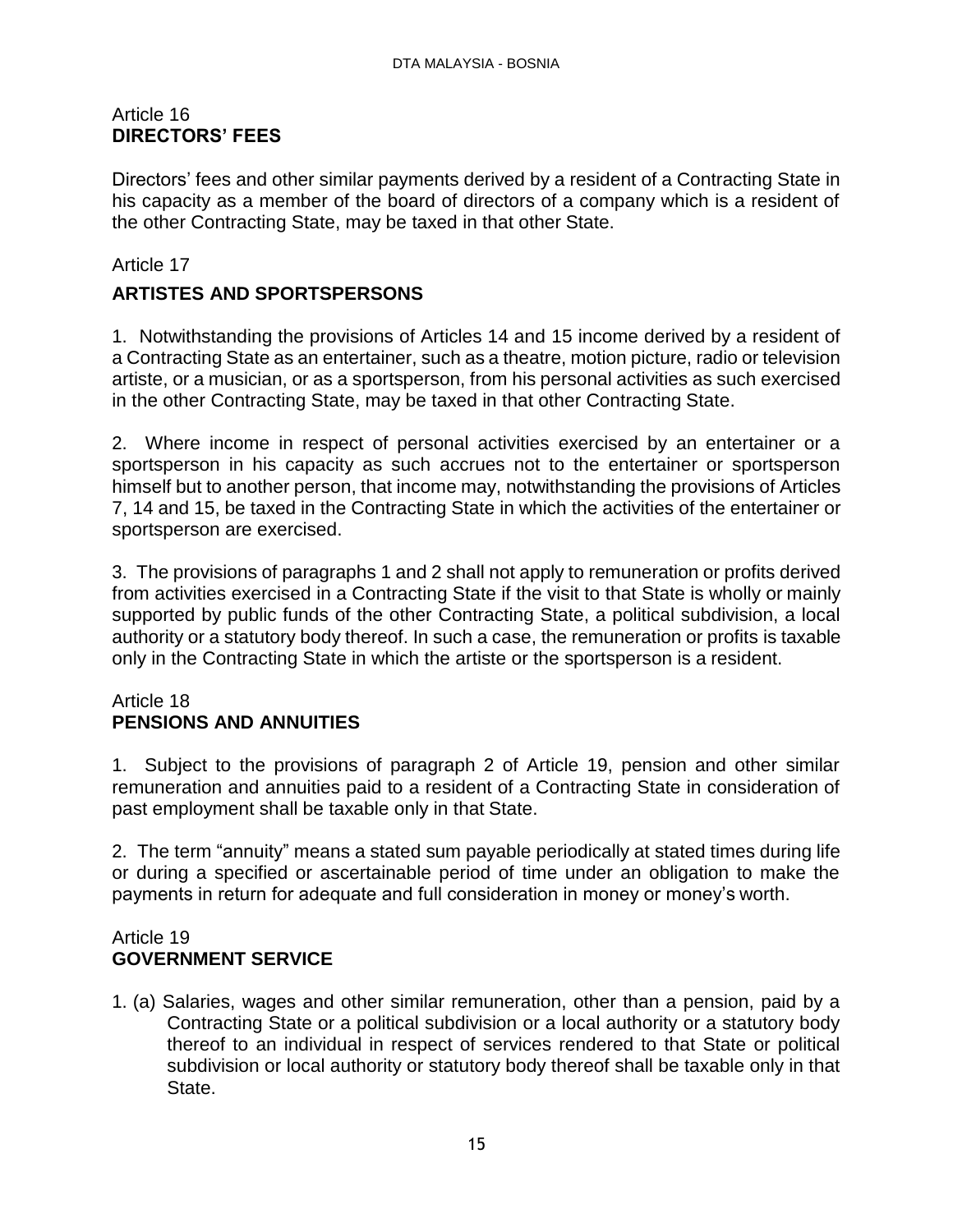- (b) However, such salaries, wages and other similar remuneration, shall be taxable only in the other Contracting State if the services are rendered in that State and the individual is a resident of that State who:
	- (i) is a national of that State, or
	- (ii) did not become a resident of that State solely for the purpose of rendering the services.
- 2. (a) Any pension paid by, or out of funds created by, a Contracting State or a political subdivision or a local authority or a statutory body thereof to any individual in respect of services rendered to that State or political subdivision or local authority or statutory body shall be taxable only in that State.
	- (b) However, such pension shall be taxable only in the other Contracting state if the individual is a resident of, and a national of, that State.

3. The provisions of Articles 15, 16, 17 and 18 shall apply to salaries, wages and other similar remuneration or pensions in respect of services rendered in connection with any business carried on by a Contracting State or a political subdivision or a local authority or a statutory body thereof.

## Article 20 **STUDENTS AND TRAINEES**

An individual who is a resident of a Contracting State immediately before making a visit to the other Contracting State and is temporarily present in the other State solely:

- (a) as a student at a recognised university, college, school or other similar recognised educational institution in that other State;
- (b) as a business or technical apprentice; or
- (c) as a recipient of a grant, allowance or award for the primary purpose of study, research or training from the Government of either State or from a scientific, educational, religious or charitable organisation or under a technical assistance programme entered into by the Government of either State,

shall be exempt from tax in that other State on:

- (i) all remittances from abroad for the purposes of his maintenance, education, study, research or training; and
- (ii) the amount of such grant, allowance or award.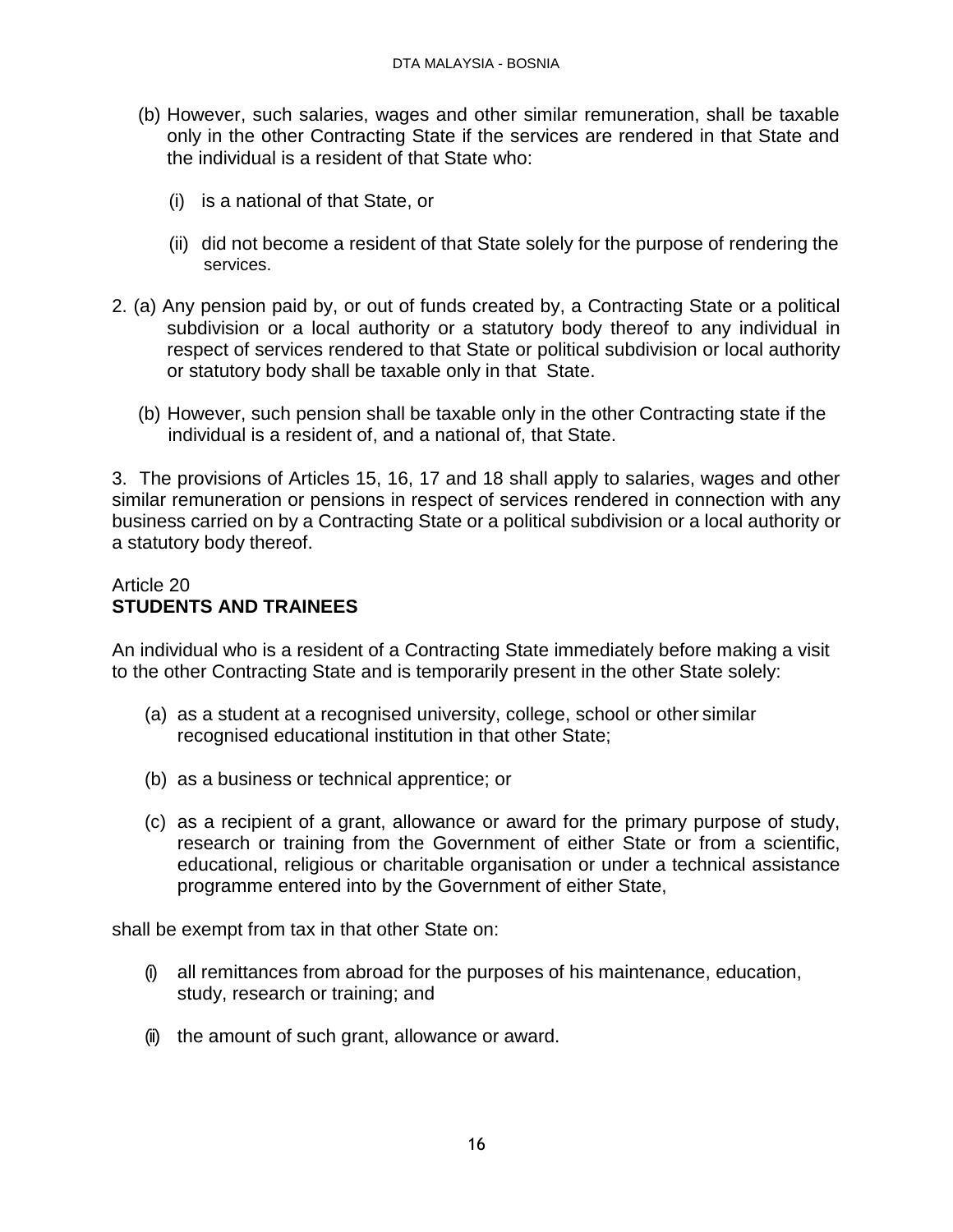# Article 21 **TEACHERS AND RESEARCHERS**

1. An individual who visits a Contracting State for the purpose of teaching or carrying out research at the invitation of any public university, college, school or other similar public institution in that state and who is or was immediately before that visit a resident of the other Contracting State, shall be exempt from taxation in the first-mentioned Contracting State on remuneration for such teaching or research for a period not exceeding two years from the date of his first visit for that purpose, provided that such remuneration is derived by him from outside that State.

2. The provisions of paragraph 1 shall not apply to income from research if such research is undertaken not in the public interest but primarily for the private benefit of a specific person or persons.

### Article 22 **OTHER INCOME**

1. Items of income of a resident of a Contracting State, wherever arising, not dealt with in the foregoing articles of this Agreement shall be taxable only in that State.

2. The provisions of paragraph 1 shall not apply to income, other than income from immovable property as defined in paragraph 2 of Article 6, if the recipient of such income, being a resident of a Contracting State, carries on business in the other Contracting State through a permanent establishment situated therein, or performs in that other State independent personal services from a fixed base situated therein, and the right or property in respect of which the income is paid is effectively connected with such permanent establishment or fixed base. In such case the provisions of Article 7 or Article 14, as the case may be, shall apply.

3. Notwithstanding the provisions of paragraphs 1 and 2, items of income of a resident of a Contracting State not dealt with in the foregoing Articles of this Agreement and arising in the other Contracting State may also be taxed in that other State.

### Article 23 **ELIMINATION OF DOUBLE TAXATION**

1. Subject to the laws of Malaysia regarding the allowance as a credit against Malaysian tax of tax payable in any country other than Malaysia, the Bosnia and Herzegovina tax payable under the laws of Bosnia and Herzegovina and in accordance with this Agreement by a resident of Malaysia in respect of income derived from Bosnia and Herzegovina shall be allowed as a credit against Malaysian tax payable in respect of that income. Where such income is a dividend paid by a company which is a resident of Bosnia and Herzegovina to a company which is a resident of Malaysia and which owns not less than 10 per cent of the voting shares of the company paying the dividend, the credit shall take into account Bosnia and Herzegovina tax payable by that company in respect of its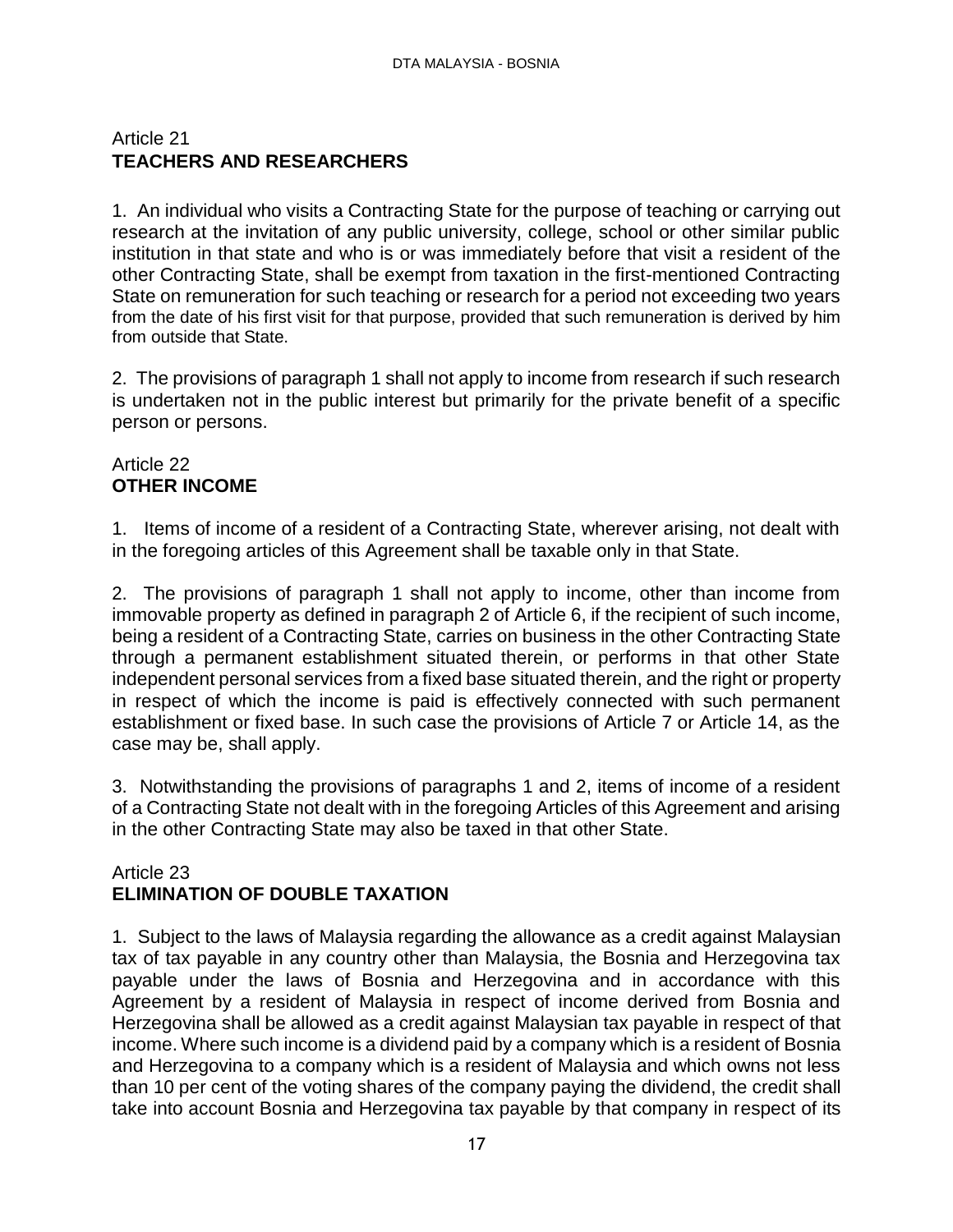income out of which the dividend is paid. The credit shall not, however, exceed that part of the Malaysian tax, as computed before the credit is given, which is appropriate to such item of income.

2. In the case of a resident of Bosnia and Herzegovina, double taxation shall be avoided as follows:

(a) Where a resident of Bosnia and Herzegovina derives income or profit which, in accordance with the provisions of this Agreement, may be taxed in Malaysia, Bosnia and Herzegovina shall allow: - as a deduction from the tax on the income of that resident, an amount equal to the tax on income paid in Malaysia; - as a deduction from the tax on the profit of that resident, an amount equal to the tax on profit paid in Malaysia.

Such deduction in either case shall not, however, exceed that part of the income tax or the tax on profit, as computed before the deduction is given, which is attributable, as the case may be, to the income or the profit which may be taxed in Malaysia.

(b) Where in accordance with any provision of the Agreement income or profit derived by a resident of Bosnia and Herzegovina is exempt from tax in Bosnia and Herzegovina, Bosnia and Herzegovina may nevertheless, in calculating the amount of tax on the remaining income or profit of such resident, take into account the exempted income or profit.

3. For the purpose of allowance as a credit or deduction in a Contracting State the tax paid in the other Contracting State shall be deemed to include the tax which is otherwise payable in that other State but has been reduced or waived by that State under its legal provisions for tax incentives.

### Article 24 **NON-DISCRIMINATION**

1. The nationals of a Contracting State shall not be subjected in the other Contracting State to any taxation or any requirement connected therewith which is other or more burdensome than the taxation and connected requirements to which nationals of that other State in the same circumstances in particular with respect to residence, are or may be subjected.

2. The taxation on a permanent establishment which an enterprise of a Contracting State has in the other Contracting State shall not be less favourably levied in that other State than the taxation levied on enterprises of that other State carrying on the same activities. This provision shall not be construed as obliging a Contracting State to grant to residents of the other Contracting State any personal allowances, reliefs and reductions for tax purposes on account of civil status or family responsibilities which it grants to its own residents.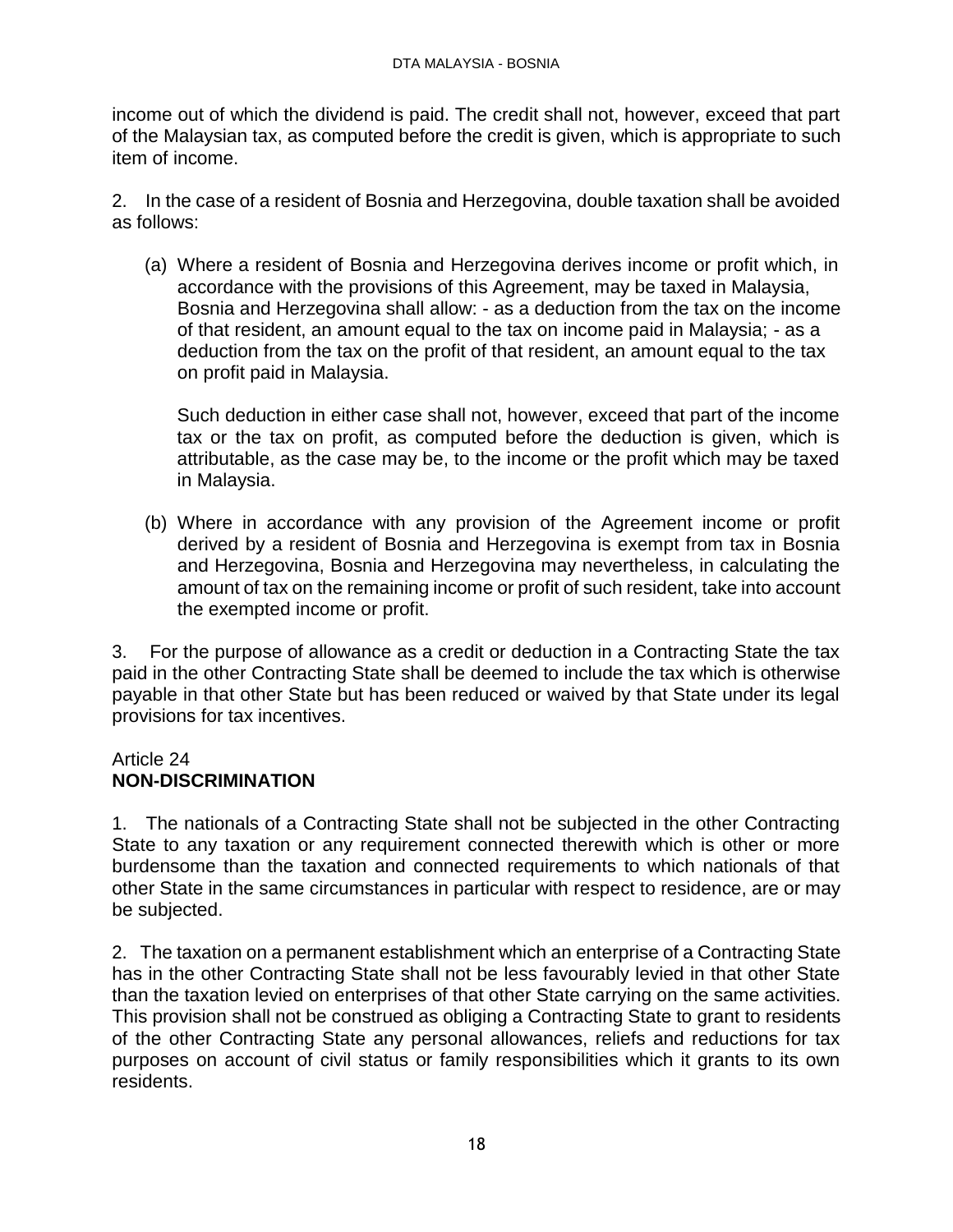3. Except where the provisions of paragraph 1 of Article 9, paragraph 8 of Article 11, paragraph 6 of Article 12, or paragraph 6 of Article 13 of this Agreement apply, interest, royalties, fees for technical services and other disbursements paid by an enterprise of a Contracting State to a resident of the other Contracting State shall, for the purpose of determining the taxable profits of such enterprise, be deductible under the same conditions as if they had been paid to a resident of the first-mentioned State. Similarly, any debts of an enterprise of a Contracting State to a resident of the other Contracting State shall, for the purpose of determining the taxable profits of such enterprise, be deductible under the same conditions as if they had been contracted to a resident of the first-mentioned State.

4. Enterprises of a Contracting State, the capital of which is wholly or partly owned or controlled, directly or indirectly, by one or more residents of the other Contracting State, shall not be subjected in the first-mentioned State to any taxation or any requirement connected therewith which is other or more burdensome than the taxation and connected requirements to which other similar enterprises of that first-mentioned State are or may be subjected.

5. In this Article, the term "taxation" means taxes to which this Agreement applies.

### Article 25 **MUTUAL AGREEMENT PROCEDURE**

1. Where a resident of a Contracting State considers that the actions of one or both of the Contracting States result or will result for him in taxation not in accordance with the provisions of this Agreement, he may, irrespective of the remedies provided by the domestic laws of those States, present his case to the competent authority of the State of which he is a resident or, if his case comes under paragraph 1 of Article 24, to that of the Contracting State of which he is a national. The case must be presented within three years from the first notification of the action resulting in taxation not in accordance with the provisions of this Agreement.

2. The competent authority shall endeavour, if the objection appears to it to be justified and if it is not itself able to arrive at an appropriate solution, to resolve the case by mutual agreement with the competent authority of the other Contracting State, with a view to the avoidance of taxation which is not in accordance with this Agreement. Any agreement reached shall be implemented notwithstanding any time limits in the domestic law of the Contracting States.

3. The competent authorities of the Contracting States shall endeavour to resolve by mutual agreement any difficulties or doubts arising as to the interpretation or application of this Agreement. They may also consult together for the elimination of double taxation in cases not provided for in this Agreement.

4. The competent authorities of the Contracting States may communicate with each other for the purpose of reaching an agreement in the sense of the preceding paragraphs.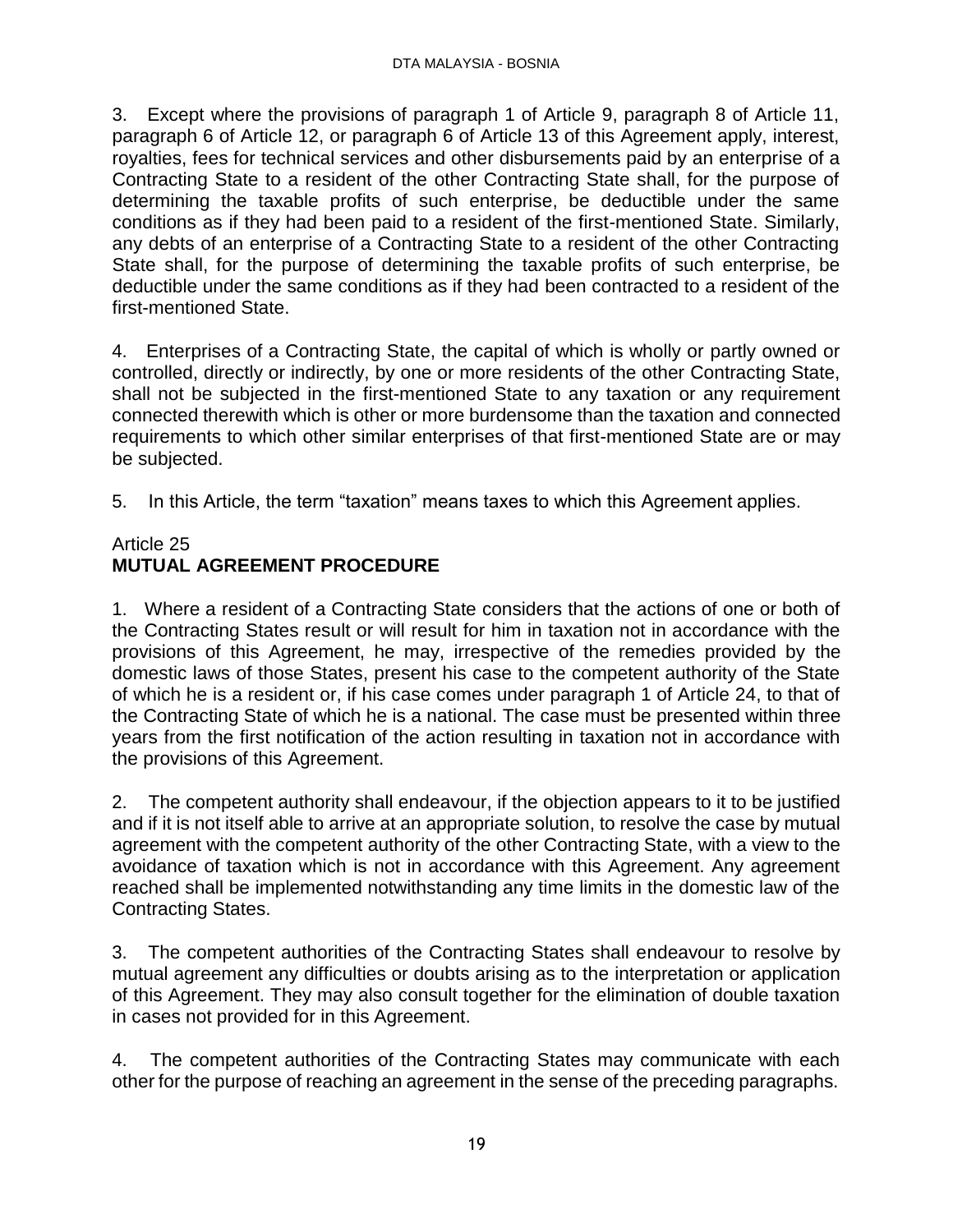### Article 26 **EXCHANGE OF INFORMATION**

1. The competent authorities of the Contracting State shall exchange such information as is necessary for carrying out the provisions of this Agreement or of the domestic laws of the Contracting States concerning taxes covered by this Agreement insofar as the taxation thereunder is not contrary to this Agreement. The exchange of information is not restricted by Article 1. Any information received by a Contracting State shall be treated as secret in the same manner as information obtained under the domestic laws of that State and shall be disclosed only to persons or authorities (including courts and administrative bodies) concerned with the assessment and collection of, the enforcement or prosecution in respect of, or the determination of appeals in relation to, the taxes covered by this Agreement. Such persons or authorities shall use the information only for such purposes. They may disclose the information in public court proceedings or in judicial decisions.

2. In no case shall the provisions of paragraph 1 be construed so as to impose on a Contracting State the obligation:

- (a) to carry out administrative measures at variance with the laws and the administrative practice of that or of the other Contracting State;
- (b) to supply information which is not obtainable under the laws or in the normal course of the administration of that or of the other Contracting State:
- (c) to supply information which would disclose any trade, business, industrial, commercial or professional secret or trade process, or information, the disclosure of which would be contrary to public policy (order public).

## Article 27

## **MEMBERS OF DIPLOMATIC MISSIONS AND CONSULAR POSTS**

Nothing in this Agreement shall affect the fiscal privileges of members of diplomatic missions or consular posts under the general rules of international law or under the provisions of special agreements.

#### Article 28 **ENTRY INTO FORCE**

This Agreement shall enter into force on the date on which the Contracting States exchange notes through the diplomatic channel notifying each other that the last of such things has been done as is necessary to give this Agreement the force of law in Malaysia and Bosnia and Herzegovina, as the case may be, and thereupon this Agreement shall have effect:

(a) in Malaysia: